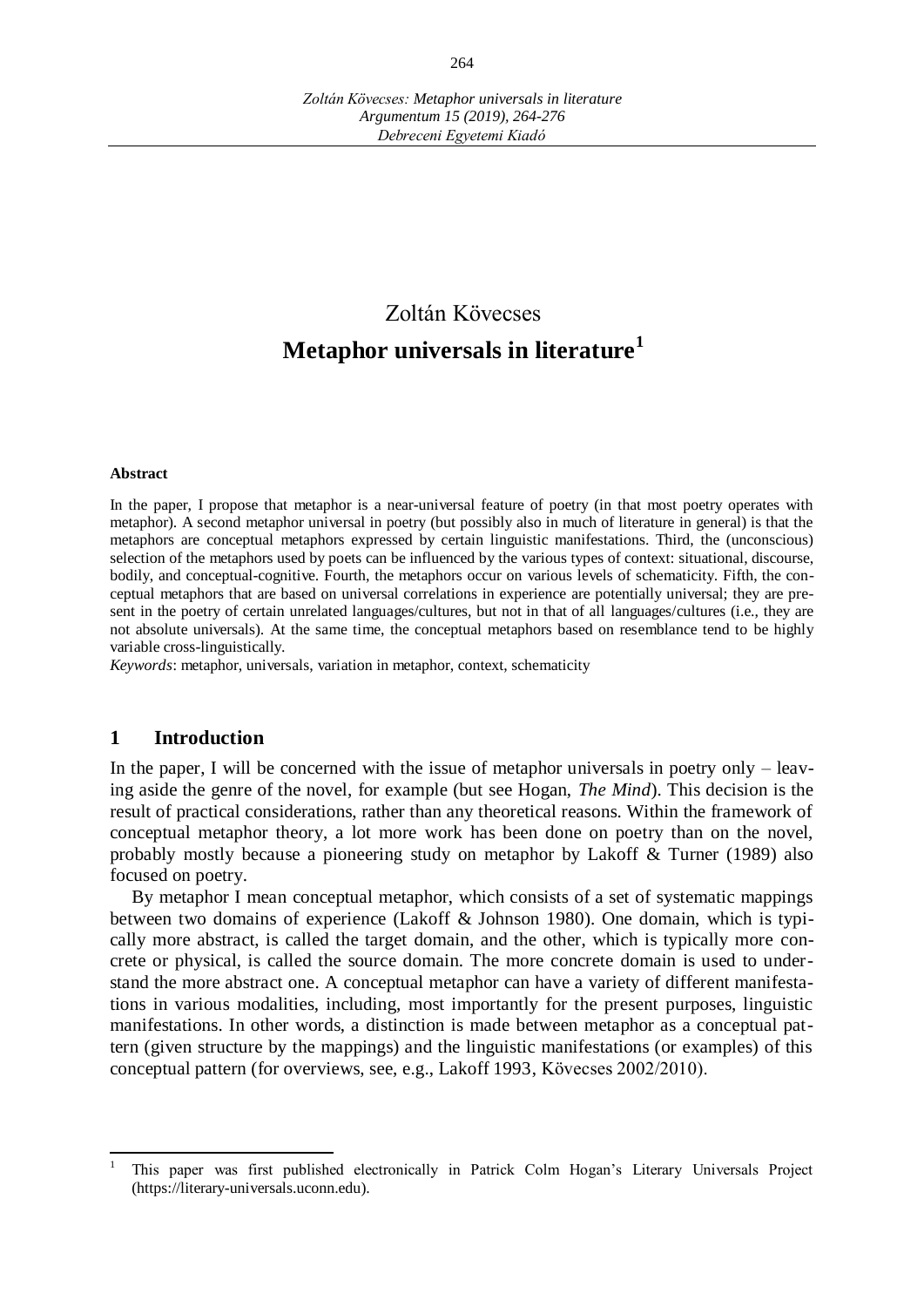## **2 Metaphor universals and universal metaphors**

We should make a distinction between metaphor universals and universal metaphors. The notion of metaphor universals is more general than that of universal metaphors. Metaphor universal can be conceived of as any metaphor-related phenomenon, including universal metaphors. For example, one metaphor universal is the use of metaphors by poets. Probably, there is no poetry without the use of metaphors in some form. It is an interesting question why this should be the case. The answer favored by cognitive linguists would most probably be that typical topics of poetry, such as love, freedom, beauty, history, time, life, honor, nature, suffering, and so on, all invite metaphoric conceptualization, as they are highly abstract concepts that make excellent target domains in conceptual metaphors.

Universal metaphors, on the other hand, are the conceptual metaphors that are used universally, near-universally or potentially universally. Conceptual metaphors such as LOVE IS FIRE, TIME IS MOTION or LIFE IS A JOURNEY are potential universal conceptual metaphors in everyday linguistic usage, but also in literature, as poetry in many unrelated languages around the world shows.

## **3 The cognitive-linguistic study of conceptual metaphors in poetry**

The study of conceptual metaphors in cognitive linguistics began with Lakoff and Turner's 1989 book, *More than Cool Reason*. Lakoff and Turner made two very important claims concerning conceptual metaphors in poetry. First, they showed that poets share with everyday people most of the conceptual metaphors they use in poetry. The reason for this is that the conceptual metaphors such as the ones mentioned above are based on shared bodily experiences – for non-poets and poets alike. (More about this later.) Second, Lakoff and Turner suggested that metaphorical creativity in poetry is the result of four common conceptual devices that poets use in manipulating otherwise shared conceptual metaphors. These include the devices of elaboration, extension, questioning, and combining. In other words, according to Lakoff and Turner, the conceptual metaphors will be (nearly) the same, but the linguistic manifestations reflecting the effects of these devices will (or can) be (somewhat) different in everyday and poetic forms of language.

However, others have shown that these four cognitive devices, or strategies, exist not only in poetic language but also in more ordinary forms of language use, such as journalism (see, e.g., Jackendoff & Aaron 1991, Semino 2008). Thus, on this basis alone, it is not possible to distinguish poetic from non-poetic metaphor. Moreover, in accounting for poetic metaphors, Turner (1996) proposed that in many cases poetry (and literature in general) makes use of what he and Fauconnier call "blends," in which various elements from two or more domains, or frames, can be conceptually fused, or integrated (see, e.g., Turner 1996, Fauconnier & Turner 2002).

Although many conceptual metaphors are shared by poets and non-poets, many are clearly not. These are metaphors that are *not* based on universal bodily experiences but on certain creative analogies between a source and a target domain set up either by lay people or poets. In these cases, we have certain resemblances between a source and a target. While the dominant trend in the cognitive linguistic study of metaphor is to deal with metaphors where the source and target are related by some correlation in experience, analogical relations between a source and a target build on similarities, or resemblances, of various sorts (real, physical similarities, generic-level similarities, imagined similarities, etc.). They range from simple to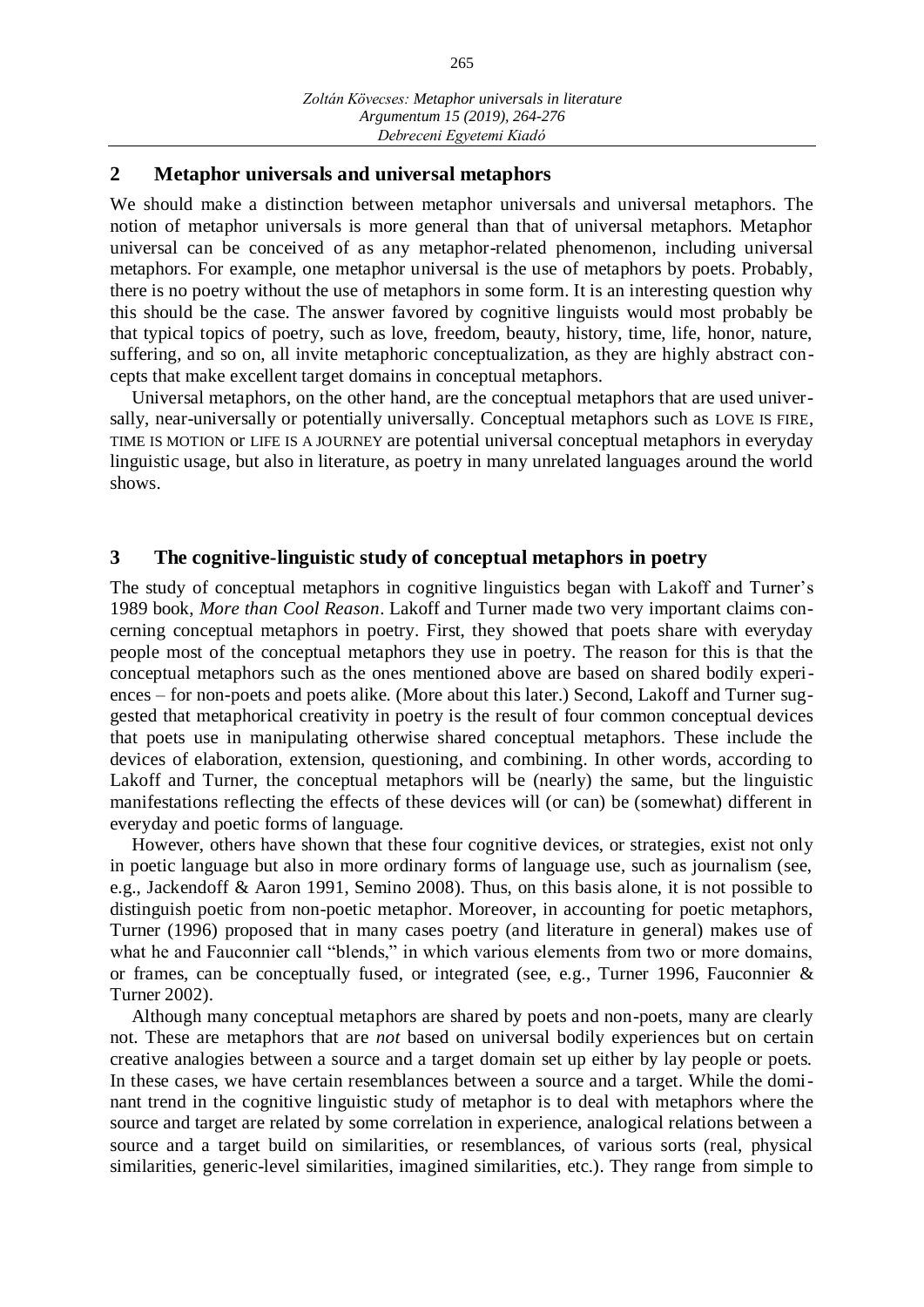complex. Below is a simple one that comes from William Wordsworth's poem "I Wandered Lonely as a Cloud":

I wandered lonely as a cloud That floats on high o'er vales and hills…

A more complex example is from Shakespeare's King John. The king says the following to a messenger whose face reveals that he has some bad news to tell him:

So foul a sky clears not without a storm. Pour down thy weather.

We can spell out the similarities in this example as a set of mappings between the scene of an imminent rainstorm and the scene of a messenger just about to deliver a message to the king:

the appearance of the sky  $\Rightarrow$  the appearance of the messenger's face

the imminent storm  $\Rightarrow$  the bad message likely to be delivered the rain  $\Rightarrow$  the act of telling the bad news

We can take similarity-based metaphors (i.e., analogies or similes) as a special case of conceptual metaphors (besides correlation-based ones). Needless to say, such potential similarities can be used to create a huge number of cases in metaphorical expression that are anything but universal.

## **4 Metaphorical universality and non-universality in poetry**

Given the rough sketch of conceptual metaphors above, it seems that certain poetic metaphors (those that are correlation-based) are (potentially) universal at the conceptual level but nonuniversal at the linguistic one. According to the "standard" account of conceptual metaphors (see, e.g., Lakoff & Johnson 1980, Lakoff 1993), conceptual metaphors are based on fundamental bodily experiences (i.e., correlations in experience). It is this basic bodily experience that may potentially lead to universal conceptual metaphors in poetry.

A more refined version of this idea in cognitive linguistics can be found in the theory of "primary metaphors" (see Grady 1997, Lakoff & Johnson 1999). On this view, there are correlations between certain sensorimotor and subjective, abstract experiences, such as between destinations and purposes, body heat and emotion, verticality and amount, and so on. The repeated experience of such correlations results in primary metaphors that are, at least potentially, universal, including PURPOSES ARE DESTINATIONS, INTIMACY IS CLOSENESS, EMOTION IS HEAT, MORE IS UP. The primary metaphors constitute the basis for complex or compound conceptual metaphors such as LIFE IS A JOURNEY and LOVE IS A UNITY. For example, PURPOSES ARE DESTINATIONS is one primary metaphor that, in part, conceptually constitutes LIFE IS A JOURNEY, INTIMACY IS CLOSENESS is one that, in part, constitutes LOVE IS A UNITY, and EMOTION IS HEAT is one that, in part, constitutes ANGER IS A HOT FLUID IN A CONTAINER. As a result, these pairs of primary and compound metaphors are potentially universal. Indeed, the ANGER IS A HOT FLUID and the ANGER IS HEAT conceptual metaphors are found in dozens of genetically unrelated and spatially and culturally independent languages, such as English, Chinese, and Hungarian (see, e.g., Yu 1998, Kövecses 2000a, 2005, 2002/2010). It would not be surprising to find linguistic metaphors based on these and other similar body-based conceptual metaphors in the poetry of these and other languages. As an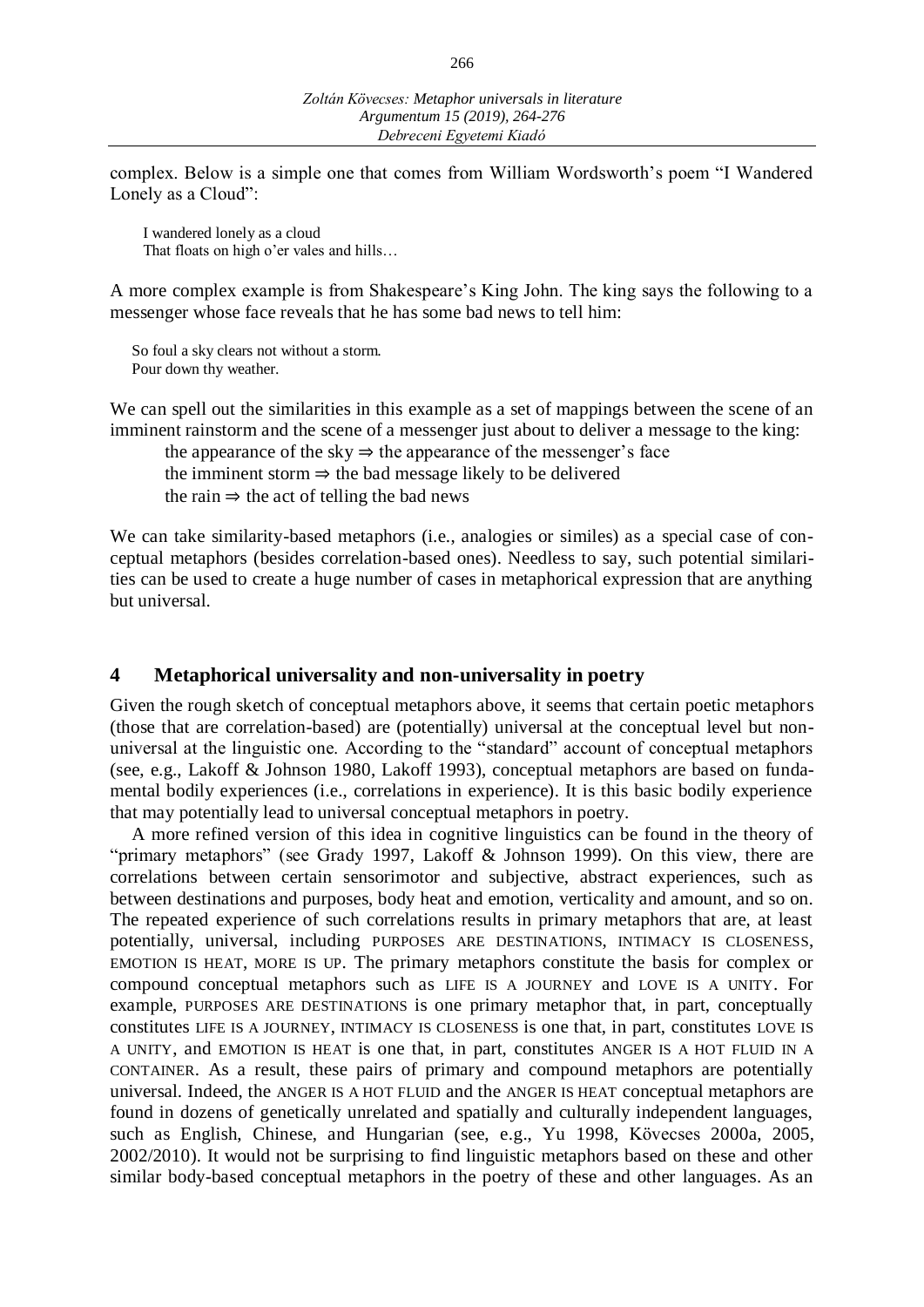example, let us take a poem by Anne Bradstreet, a seventeenth-century American poet, who in her poem "To My Dear and Loving Husband" wrote:

If ever two were one, then surely we. If man were loved by wife, then thee;

The first line is a straightforward linguistic illustration of the conceptual metaphor LOVE IS A UNITY (OF TWO COMPLEMENTARY PARTS) (see Kövecses 1988). It is very likely that the UNITY metaphor for love can be found in the poetry of many languages and cultures around the world.

While the view briefly described above provides an elegant and coherent account of universality in everyday and poetic metaphors, it does not pay sufficient attention to the many cases of non-universality. Non-universality in metaphor is complementary to universality; one assumes the other. Since we already provided an answer to the question of what makes some conceptual metaphors universal, we can take this as our point of departure in attempting to answer the next question: What makes some other conceptual metaphors non-universal? Or putting the question differently: Where does non-universality in everyday and poetic metaphorical thought come from?

In recent years, I suggested that it is necessary to make certain adjustments to the standard theory of conceptual metaphors in order to be able to answer this question (see Kövecses 2005, for some initial ideas). The adjustments concern the role of context in the creation of novel metaphors (both conceptual and linguistic), on the one hand (see Kövecses 2015), and the various degrees of schematicity of conceptual metaphors (and their linguistic expressions), on the other (see Kövecses 2017). We can term the resulting conception a *contextualist* and *multi-level* view of conceptual metaphors.

Both adjustments concern, in part, the issue of why conceptual and linguistic metaphors diverge from the universal patterns suggested above. They point to two major forms of deviation from universality. First, the insistence on the role of context helps us account for the kind of metaphor variation that derives from *individual and group differences in human experience*. And second, the multi-level view can explain the divergences in the use of metaphor resulting from *individual and group differences in how higher-level conceptual metaphors are elaborated by lower-level ones*. Actually, the two processes are related: various contextual factors can trigger particular elaborations of higher-level conceptual metaphors. This interaction will be demonstrated below.

Since deviations from universality occur on a large scale, we should not consider the issue of universality to be the main focus of metaphor research, as is often the case by cognitive linguists. As was noted above, universality and variation complement and assume each other. In conceptual metaphor theory, we should pay just as much attention to variation as to universality (see Kövecses 2005), since variation is pervasive in the use of metaphor. This, I suggest, is due, to a large extent, to the role that context plays in metaphorical conceptualization – both in everyday usage and poetry.

## **5 How context shapes metaphorical conceptualization**

Based on my findings (Kövecses 2015), I suggest that there are a variety of *contextual factors* (to be discussed below) that prime speakers when they use metaphors in communicative situations. The contextual factors belong to several *context types*: situational context,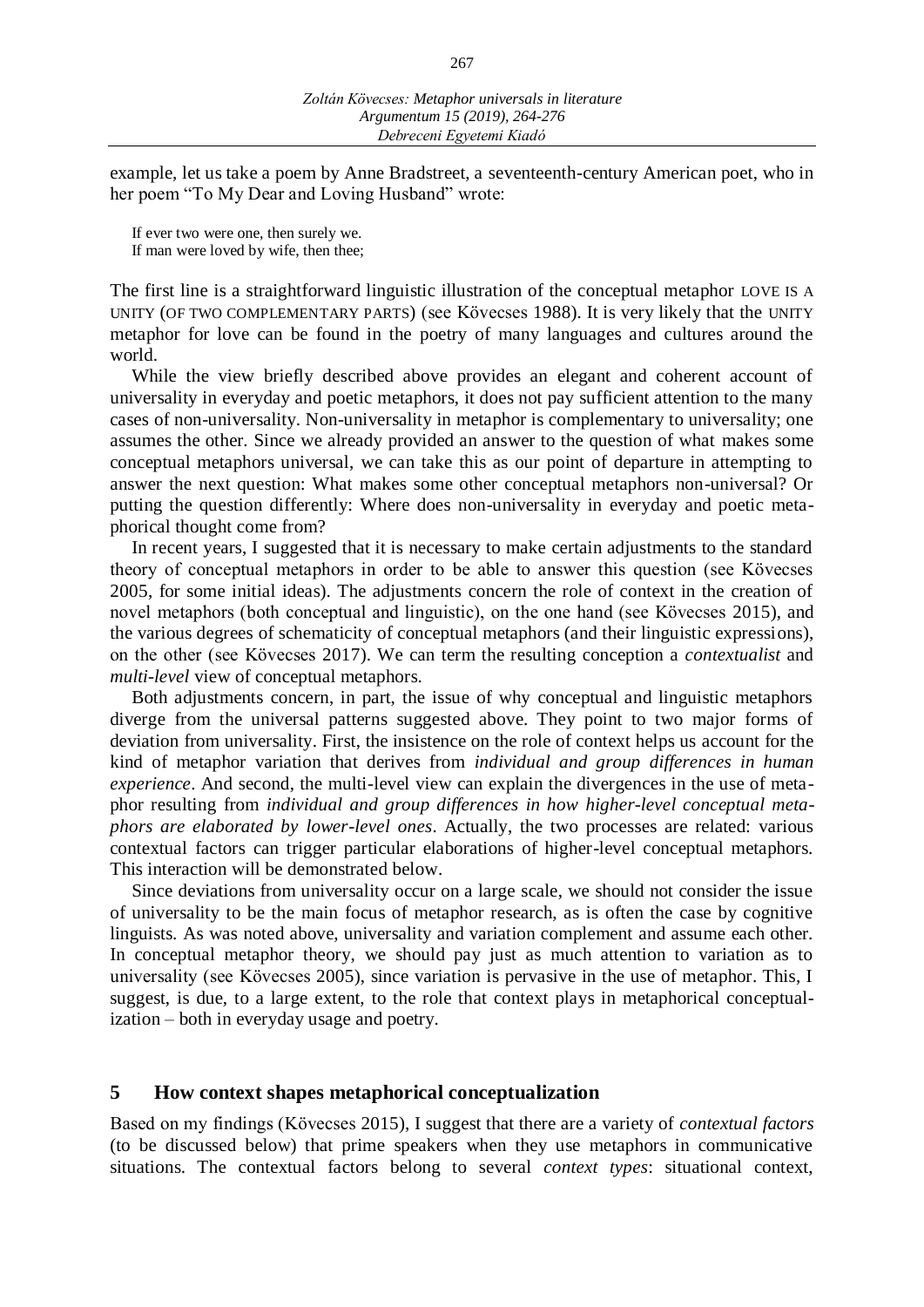discourse context, conceptual-cognitive context, and bodily context. These types of context each come in two forms: local context and global context, as shown in Figure 1 below. The *local context* involves the specific knowledge conceptualizers have about some aspect of the immediate communicative situation. By contrast, the *global context* consists of the concepttualizers' general knowledge concerning their community. It involves knowledge shared by an entire community of speakers / conceptualizers. The distinction is mostly of theoretical nature. In many actual communicative situations, there is no sharp dividing line between the local and the global context. The Figure below presents the four major context types as four sections of a circle and their division into local context (as the inner circle) and global context (as the outer circle). The box in the middle represents a particular act of metaphorical conceptualization in context. The contextual factors subsumed under the context types are not given in the Figure. They are discussed in the text following Figure 1.



*Figure 1. Summary of types of context*

The four types of context can be briefly described in the following way:

## SITUATIONAL CONTEXT

The situational context comprises a variety of different contextual factors. Most commonly this type of context can be thought of as including the physical environment and the socialcultural situation. The *physical environment* includes the flora, the fauna, the landscape, the temperature, the weather, perceptual properties of the situation, and so on. For example, it is a common observation that American English metaphors relating to the physical environment are characteristically different from those of other English-speaking countries (see, e.g., Kövecses 2000b). The small-scale, local environment, such as the visible events in or the perceptual properties of a situation, can also make its influence felt in shaping metaphors. The *social-cultural situation* consists of social aspects of life that typically center around notions such as gender, class, politeness, work, education, social organizations, social structure, art and entertainment, and others. All of these can play a role in metaphorical conceptualization. For example, Kolodny (1975, 1984) shows that American men and women developed very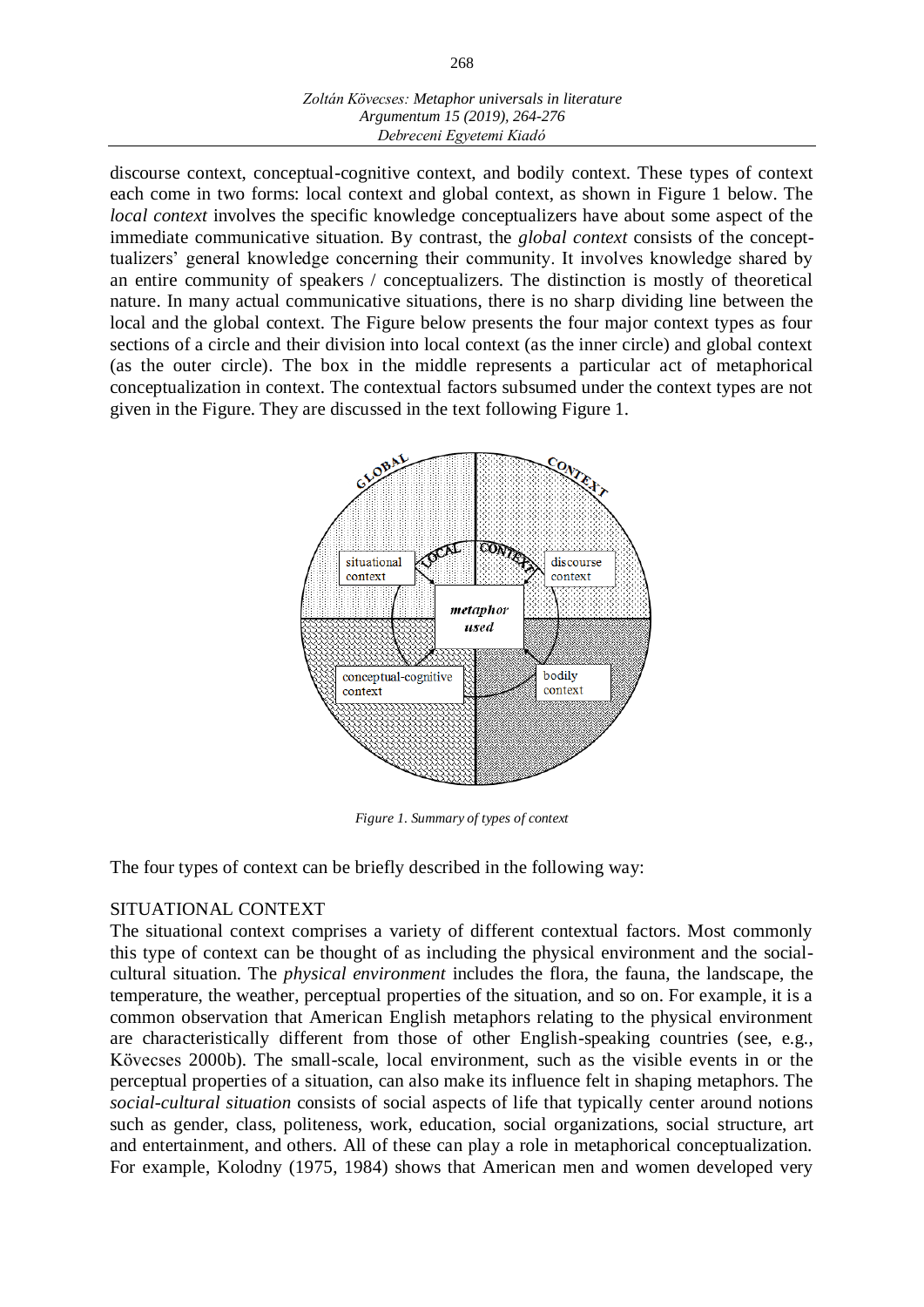different metaphorical images for what they conceived of as the frontier in America. While the women commonly thought of the American frontier as a "garden to be cultivated," men conceptualized it as "virgin land to be taken." (For several other examples, see Kövecses 2005.)

As an example of how the immediate physical situation as part of the physical context can prompt, or prime, a poet to use a particular conceptual metaphor, consider the poem "Dover Beach" by Matthew Arnold. In the first stanza, we get a glimpse of what the physical context consists of:

The sea is calm to-night. The tide is full, the moon lies fair Upon the straits,- on the French coast, the light Gleams and is gone; the cliffs of England stand, Glimmering and vast, out in the tranquil bay. Come to the window, sweet is the night-air!

The speaker (poet) is looking out to the sea from inside a house and can see a variety of things. One of them is that "The tide is full." In the last stanza, however, he can see the tide "retreating" with a "withdrawing roar," exposing the bottom of the sea:

The sea of Faith Was once, too, at the full, and round earth's shore Lay like the folds of a bright girdle furl'd. But now I only hear Its melancholy, long, withdrawing roar, Retreating, to the breath Of the night-wind, down the vast edges drear And naked shingles of the world.

At this point Arnold introduces the conceptual metaphor (CHRISTIAN) FAITH IS THE SEA ("The sea of Faith") in a special way. As the sea retreats, it leaves the bottom of sea exposed, and, in the same way, human beings become unprotected by Christian faith that once protected them. It is fairly safe to assume that what induced, or primed, the poet to use this conceptual metaphor in this particular way was the sight before him: the physical event of the ebb and flow of the sea, that is, a contextual factor belonging to what was called the situational context.

### DISCOURSE CONTEXT

The discourse context involves the immediate linguistic context (i.e., cotext), the previous discourses on the same topic, and the dominant forms of discourse related to a particular subject matter. We'll look at an example for the linguistic context below. The metaphors in one discourse can also derive from previous discourses on the same topic. This can take a variety of forms ranging from elaborating, extending, questioning, negating, reflecting on, ridiculing, to otherwise taking advantage of a metaphor previously introduced. For example, an MP in the British Parliament responded to the then Prime Minister Tony Blair who said he does not have a reverse gear (i.e., he can only go forward – basing the statement on the PROGRESS IS MOTION FORWARD metaphor) with the reply: "*but when you're on the edge of a cliff it is good to have a reverse gear*" (example taken from Semino 2008: 81). This was a humorous twist induced by the prior discourse on the PROGRESS IS MOTION FORWARD conceptual metaphor. The dominant forms of discourse and intertextuality can also influence the production of metaphors. Since certain forms of discourse can acquire dominant status in a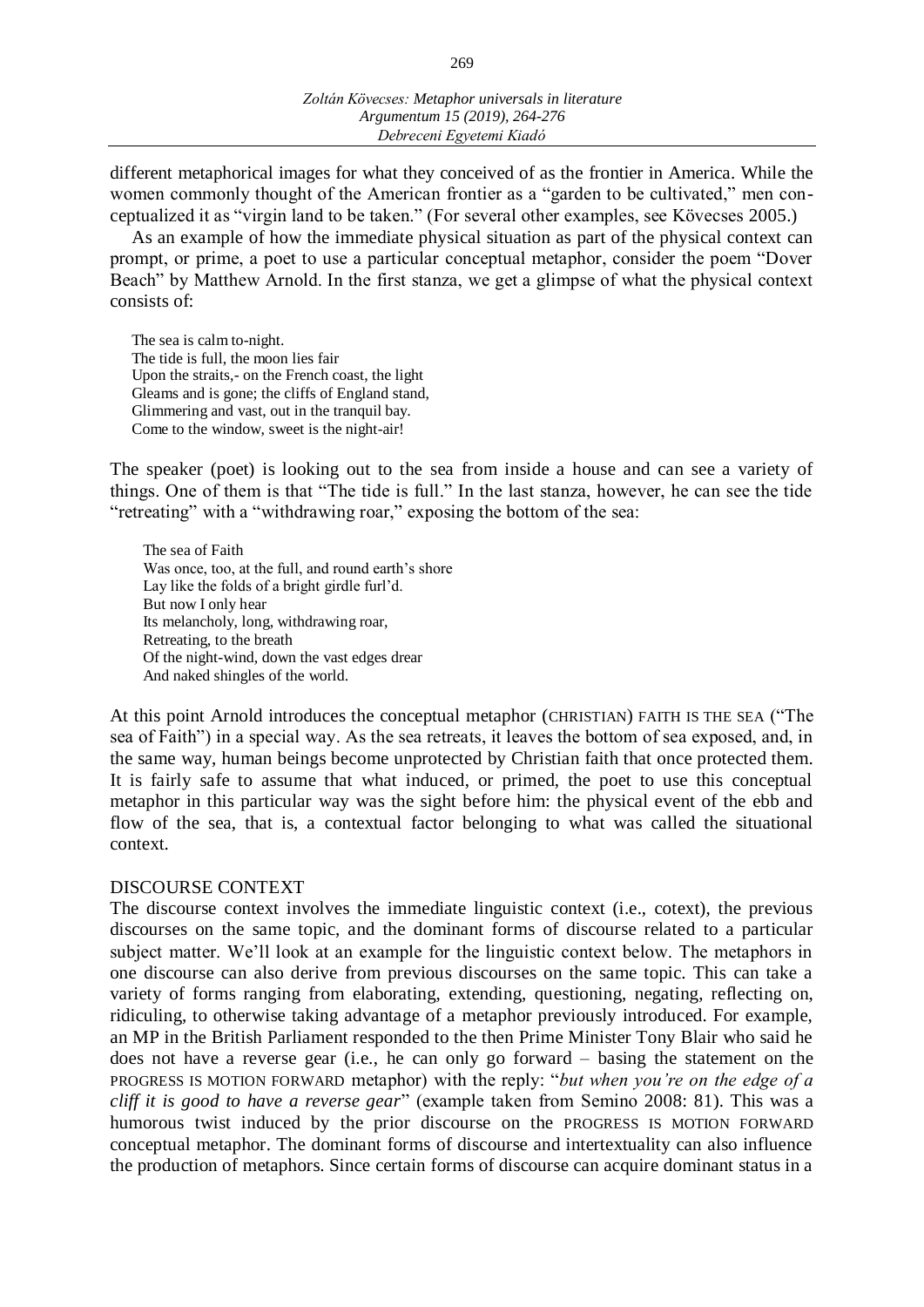community, the metaphors used in or based on this discourse can become widespread both temporally (historically) and spatially (cross-culturally). For example, the discourse of Christianity commonly gives rise to the use of metaphors in the Christian world.

To see how the immediate linguistic context can produce metaphors in poetic discourse, let us turn to Sylvia Plath's poem, "Medusa." Here are some relevant lines:

Off that landspit of stony mouth-plugs, Eyes rolled by white sticks, Ears cupping the sea's incoherences, You house your unnerving head – God-ball, Lens of mercies, Your stooges Plying their wild cells in my keel's shadow, Pushing by like hearts, Red stigmata at the very center, Riding the rip tide to the nearest point of departure,

Dragging their Jesus hair. Did I escape, I wonder?

In the world of the poem, Sylvia Plath addresses her mother as Medusa. In Greek mythology, Medusa is a gorgon with snakes for her hair, who turns people who look at her to stone. As the lines quoted above suggest, the poet is trying to escape from the harmful influence of the mother. (This can be seen most clearly in the line "Did I escape, I wonder?"). What is remarkable here is that, to convey this, the poet makes use of the other sense of *medusa*: the "jellyfish" sense ("Your stooges / Plying their wild cells in my keel's shadow"). She's trying to get away from an overbearing mother, and the mother is portrayed analogically as jellyfish. Schools of jellyfish move about in the sea, and jellyfish stings can inflict pain and even death in humans. Thus it can be suggested that the "jellyfish" meaning of *medusa* is used by the poet because the mythological Medusa was introduced early on in the poem (in the title) to begin with. This is one kind of linguistic context – the close relationship between two senses of a word, that is, their polysemy. The word form *medusa* evokes all the knowledge structures associated with it (given as the two senses of the word), and the poet is taking advantage of them, as they analogically fit the nature of the relationship with her mother.

### BODILY CONTEXT

A particular state or condition of the body can produce particular metaphorical conceptualizations in specific cases, such as a poet's or writer's illness. I call this the bodily context. People's bodily specificities can influence which metaphors they use. Casasanto (2009) found that left-handers prefer to use the MORAL IS LEFT, as opposed to the MORAL IS RIGHT conceptual metaphor. Such metaphors contrast with the metaphors that evolve on the basis of the general properties of the human body (i.e., the correlation-based primary metaphors). Given the capacity of body specificities to prime metaphorical conceptualization, we can take the body as a further type of context. <sup>2</sup> Thus, the body is not only responsible for the production of hundreds of conceptual metaphors through the many correlations in subjective

 $\overline{a}$ <sup>2</sup> At a meta-level of analysis, it can of course be suggested that assigning different values to left and right is a universal. But the analysis I conduct here is not at the meta-level. At the same time, I recognize the possibility of legitimately identifying universals in this particular case, as well as in other cases mentioned in the paper.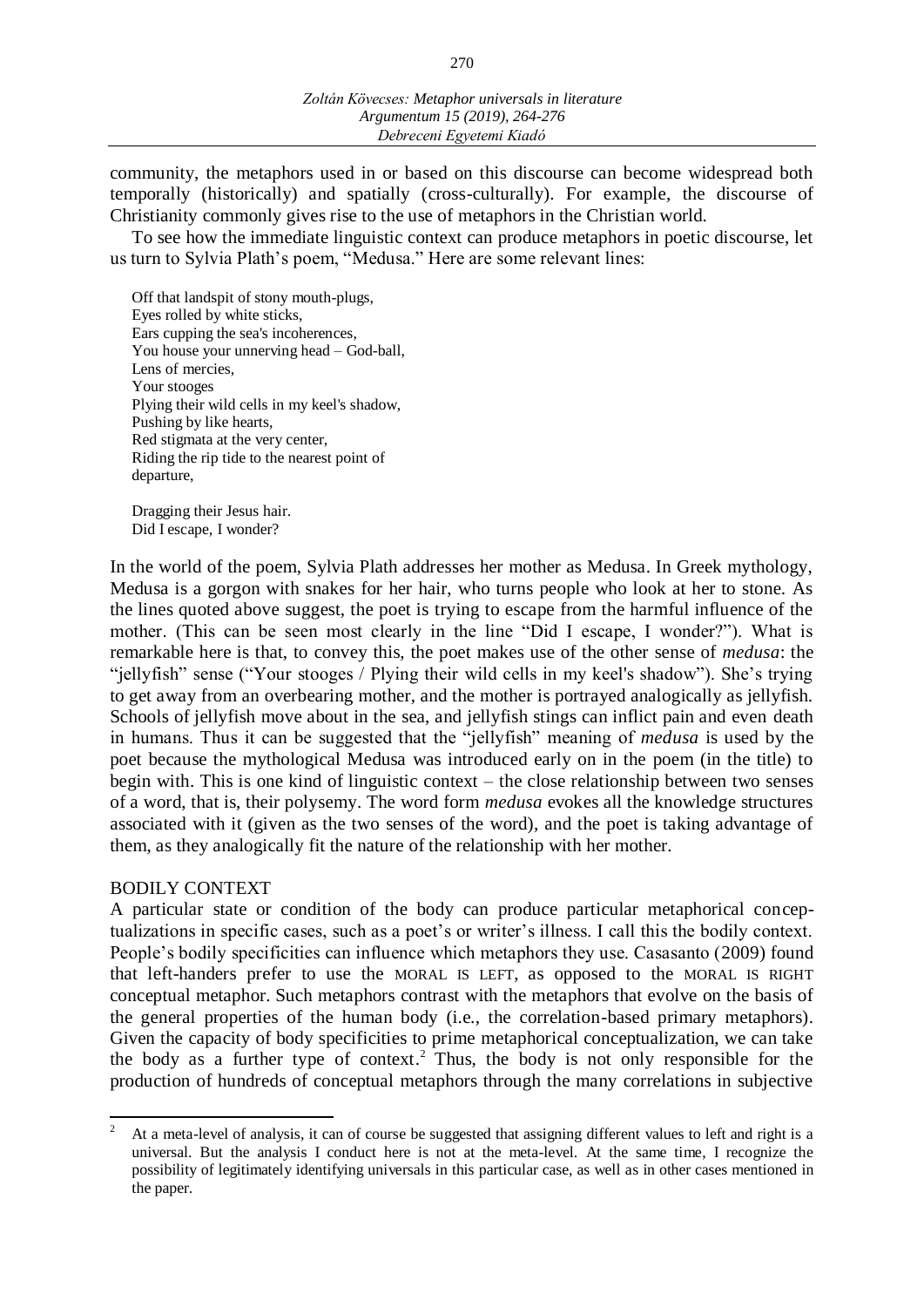and sensorimotor experience (cf. Grady 1997, Lakoff & Johnson 1999), but it can also prime the use of particular metaphors in more immediate, local contexts (see, e.g, Gibbs 2006, Gibbs and Colston 2012, Boroditsky 2001, Boroditsky & Ramscar 2002).

The idea that the general physical, biological, mental, emotional, etc. condition, or situation, of a poet can influence the way a poet writes poetry is well known and is often taken into account in the appreciation of poetry. Dickinson is a well-studied case, as discussed by several authors, among them, James Guthrie. Guthrie (1998: 4–5) has this to say on the issue:

… I propose to concentrate on the fact of illness itself as a governing factor in Dickinson's development as a poet. We are already accustomed to thinking about ways in which illness or deformity modulate the registers of expression we hear while reading Milton, Keats, Emily Bronte, Lord Byron. For Dickinson, illness was a formative experience as well, one which shaped her entire poetic methodology from perception to inscription and which very likely shook the foundations of her faith. Reading Dickinson's poems in the full knowledge and belief that, while writing them, she was suffering acutely from a seemingly irremediable illness renders many of them recuperable as almost diaristic records of a rather ordinary person's courageous struggle against profound adversity.

Elsewhere, I showed how Dickinson's (unconscious) choice of metaphors may have been influenced by her optical illness (see Kövecses 2010, 2015).

## CONCEPTUAL-COGNITIVE CONTEXT

The conceptual-cognitive context includes the metaphorical conceptual system at large, knowledge about the elements of discourse, ideology, knowledge about past events, interests and concerns. In the *metaphorical conceptual system*, many concepts (sources and targets) stand in a metaphorical relationship with one another (e.g., LIFE IS A JOURNEY, ARGUMENT IS WAR) in long-term memory. Given such metaphorical relationships between concepts (such as between, say, LIFE and JOURNEY), their presence or absence in the metaphorical conceptual system may function as a precondition for the production and comprehension of particular metaphors. A metaphorical conceptual system can function as context in this sense. Furthermore, conceptualizers often rely on their knowledge concerning the main elements of a discourse: the speaker, hearer, and the topic. Ideology can also be a formative factor in how metaphors are used in discourse. One's ideology concerning major social and political issues may govern the choice of metaphors (as work by, for instance, Goatly 2007, shows). A good example of this is George Lakoff's 1996 study of American politics, where conservatives tend to use THE NATION IS A STRICT FATHER FAMILY metaphor, while liberals prefer THE NATION IS A NURTURANT PARENT FAMILY version of the generic metaphor THE NATION IS A FAMILY. Knowledge about past events (i.e., items in short-term and long-term memory) shared by the conceptualizers may also lead to the emergence of specific metaphors in discourse. For instance, it has often been observed that the memory of historical events can lead to the production (and comprehension) of some metaphors (see, e.g., Deignan 2003, Kövecses 2005).

Consider the LIFE IS A JOURNEY metaphor. It can be found in the poetry of many authors, epochs, and traditions. One of these many outstanding poets is Dante, who uses it in his "Divine Comedy":

*Nel mezzo del cammin di nostra vita mi ritrovai per una selva oscura,*

*(In the middle of life's road I found myself in a dark wood,)*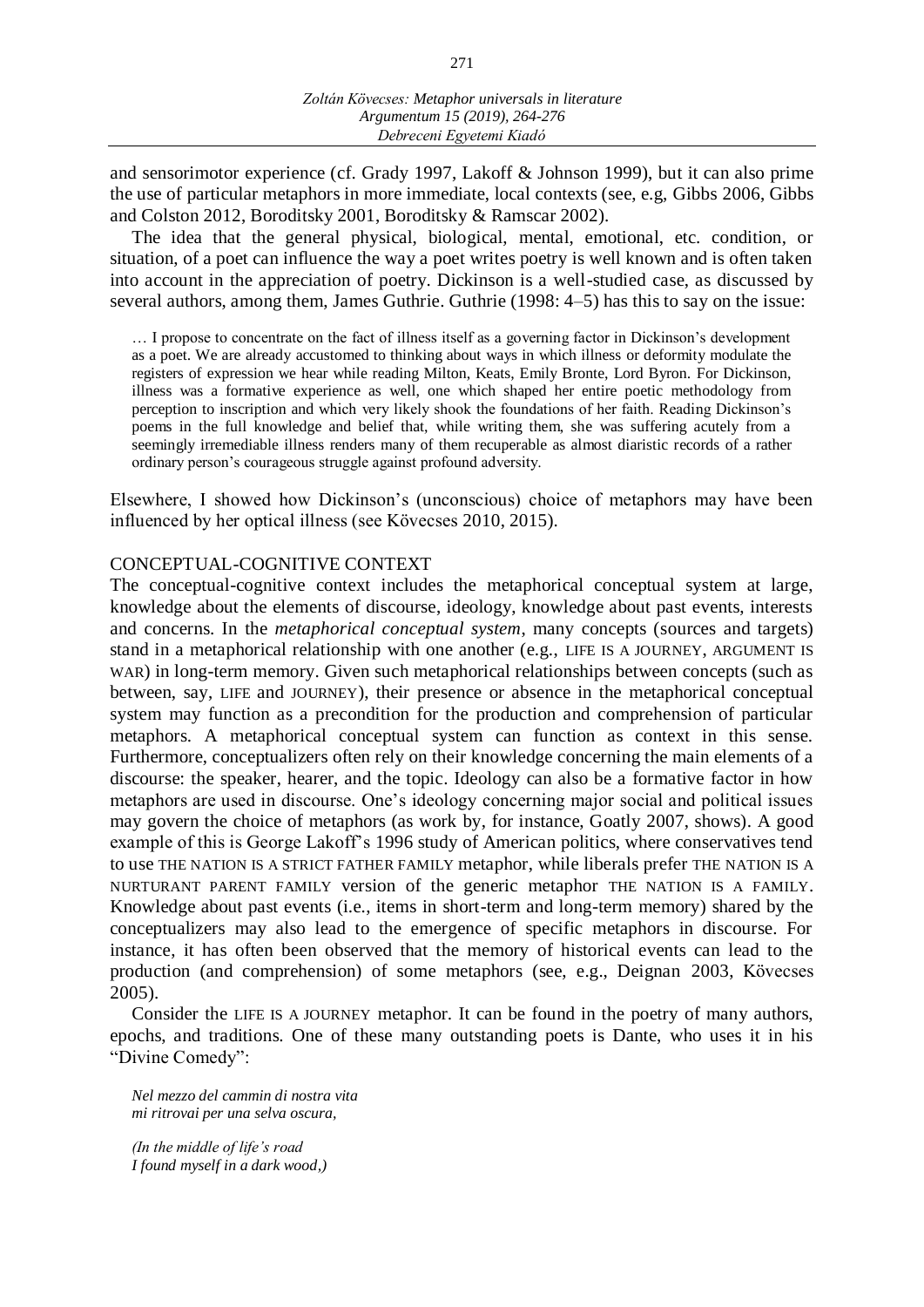Another is Robert Frost in his poem "The Road Not Taken":

Two roads diverged in a wood, and I— I took the one less traveled by, And that has made all the difference.

The two uses of the LIFE IS A JOURNEY metaphor are of course not the same. Employing Lakoff and Turner's terminology, we can say that although the two poets share the same conceptual metaphor, the metaphor is extended differently by Dante and Frost. And the extensions result in different manifestations of the conceptual metaphor: loss of goals in life by the former and making choices in life by the latter.

## **6 Elaborations of higher level conceptual metaphors**

Lakoff and Turner (1989) had in mind the kind of elaboration in the previous two examples where the concept of JOURNEY is realized *lexically* in two ways: in one, there is journey through a dark wood and one, where the road of the journey includes a fork that requires a choice. But there is another way of thinking about elaboration. In it, *conceptual metaphors* may be related to one another at a variety of different levels of schematicity (see Kövecses 2017). I suggested that we need to distinguish at least four levels of schematicity in conceptual metaphors: the level of image schemas, that of domains, that of frames, and that of mental spaces.

An example is provided by the American poet Karl Sandburg. Consider the first stanza of the poem called "Skyscraper":

- BY day the skyscraper looms in the smoke and sun and has a soul.
- Prairie and valley, streets of the city, pour people into it and they mingle among its twenty floors and are poured out again back to the streets, prairies and valleys.
- It is the men and women, boys and girls so poured in and out all day that give the building a soul of dreams and thoughts and memories.
- (Dumped in the sea or fixed in a desert, who would care for the building or speak its name or ask a policeman the way to it?)

The metaphoric-metonymic use of the skyscraper is clearly prompted by the situational (more precisely, physical-cultural) context. The poem was written in 1916 in Chicago, and it was at the turn of the twentieth century that skyscrapers began to be built on a large scale in major American cities, including Chicago.

But what is more important in the present connection is that the conceptual metaphor on which the image of the skyscraper is based is that of SOCIETY IS A BUILDING and that this conceptual metaphor is part of a schematicity hierarchy. At the level of image schemas, we conceptualize complex abstract systems (such as societies) as complex physical objects. At the domain level, societies are conceptualized as buildings and the creation of a society as the physical creation of a building. The latter is the main focus of the metaphor in the poem. At the frame level, the idea of creation is elaborated as construction, which results in the conceptualization of the construction of a society as the construction (i.e., building) of a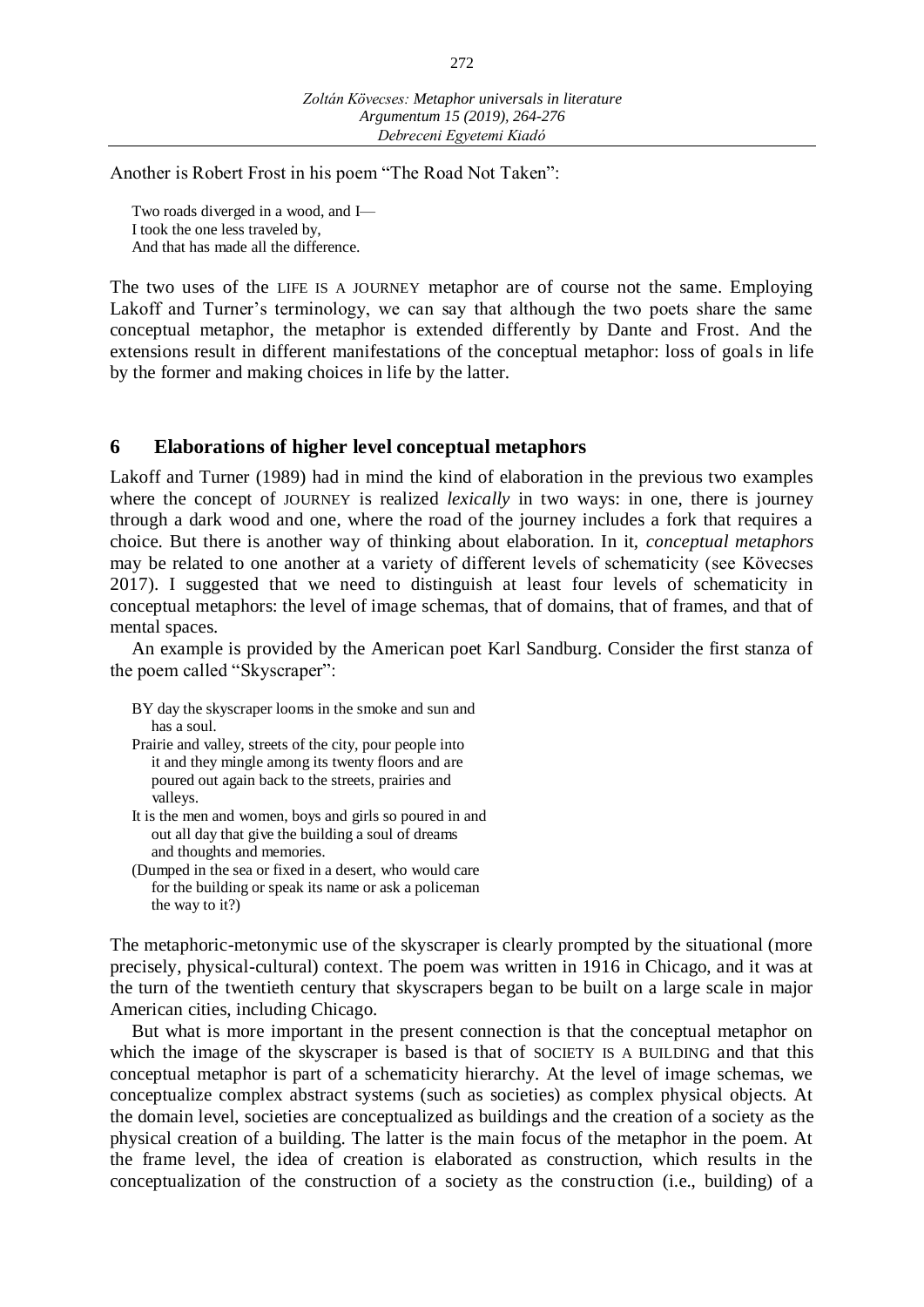building (with tools and ingredients). Finally, at the mental spaces level, the building of a new American society is conceptualized as building a skyscraper (with hammers and crowbars and spikes and girders).

Clearly, this is a progression from the most schematic to the least schematic (or most specific) level of conceptualization (or, the other way around, from the most specific to the most schematic level). Thus, we get a set of conceptual metaphors in a schematicity hierarchy of conceptual metaphors:

#### Level of Image schema:

COMPLEX ABSTRACT SYSTEMS ARE COMPLEX PHYSICAL OBJECTS

#### Level of Domain:

SOCIETY IS A BUILDING; THE CREATION OF A SOCIETY IS THE PHYSICAL CREATION OF A BUILDING

Level of Frame:

THE CONSTRUCTION OF A SOCIETY IS THE BUILDING OF A BUILDING (WITH TOOLS AND INGREDIENTS)

Level of Mental spaces:

BUILDING A NEW AMERICAN SOCIETY IS BUILDING A SKYSCRAPER (WITH HAMMERS AND CROWBARS AND SPIKES AND GIRDERS)

This is a schematicity hierarchy that, moving downward, ends in the concept of building a SKYSCRAPER. The two highest levels, those of image schemas and domains, may be universal (or at least widespread) in cultures when it comes to the metaphorical conceptualization of societies. But the frame level, and especially the lowest mental spaces level are fairly cultureand even individual-specific. Sandburg captures the idea of building a new American society through the idea of building a skyscraper. At this level of conceptual metaphor, other poets may diverge widely (though using the same conceptual metaphors at the higher levels), depending on a large number of contextual factors (such as the physical environment). In other words, we can conclude on the basis of this example that *elaborations* of high-level conceptual metaphors may contribute to metaphor variation in poetry as well. Metaphors that may be universal or widespread at higher levels of schematicity may turn into something that is specific to particular poetic traditions or to individual poets.

### **7 Conclusions**

Are there any metaphor universals in literature? I could not answer this question in the paper because I focused attention on poetry alone. As regards poetry, we can conclude from the foregoing that metaphor is a near-universal feature of poetry (in that most poetry operates with metaphor), or, as Hogan in his introduction to the Literary Universals project puts it, a "statistical universal."

A second metaphor universal in poetry (but possibly also in much of literature in general) is that the metaphors are conceptual metaphors expressed by certain linguistic manifestations. The conceptual metaphors emerge either from universal bodily experiences (correlation metaphors) or from resemblances of various sorts (analogies).

Third, the (unconscious) selection of the metaphors used by poets can be influenced by the various types of context: situational, discourse, bodily, and conceptual-cognitive.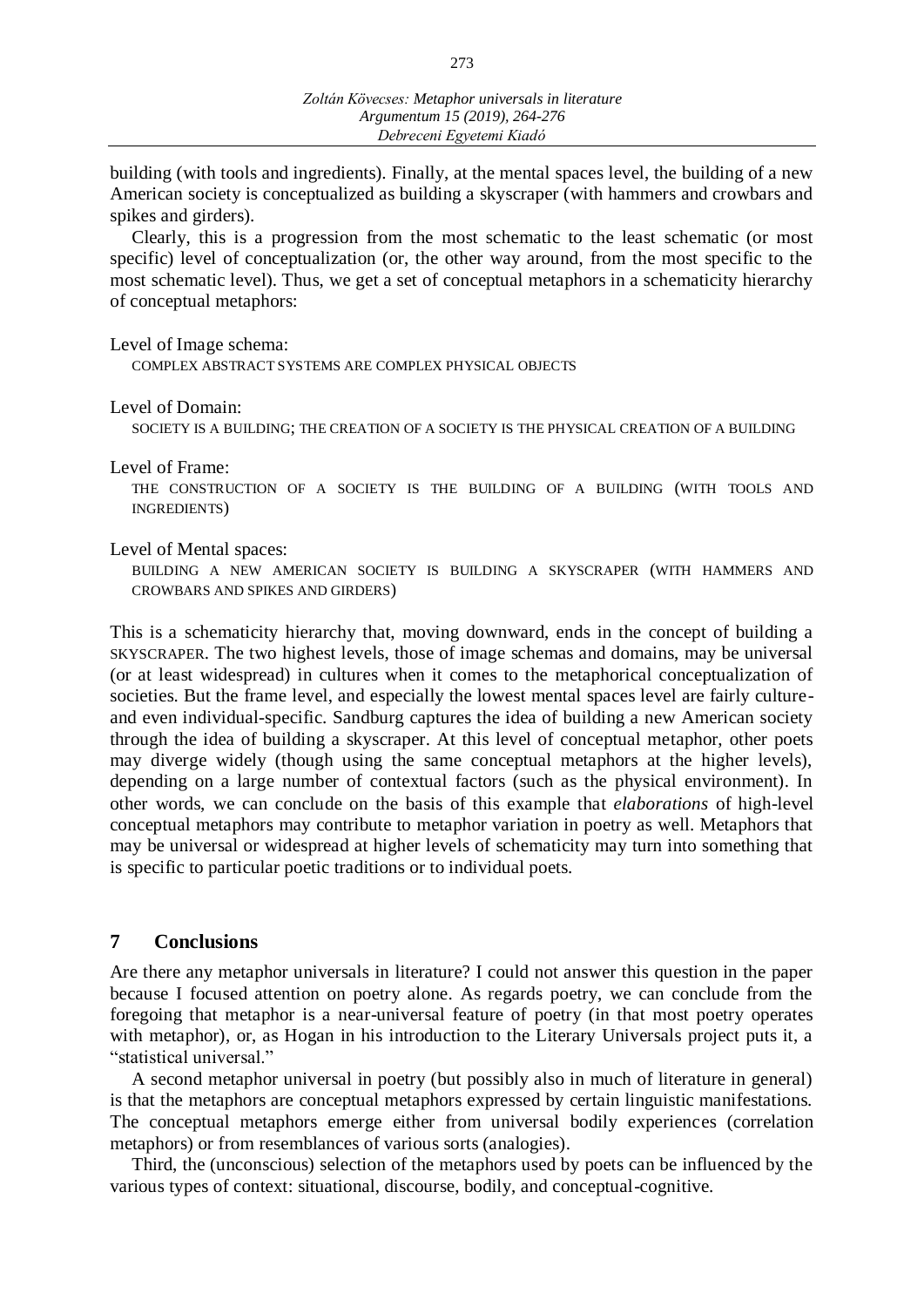Fourth, the metaphors occur on various levels of schematicity. Four such levels have been distinguished: the level of image schemas, domains, frames, and mental spaces. While this may be a universal feature of poetry, the actual elaboration of higher level metaphors at the most specific level of schematicity (i.e., mental spaces) may produce metaphor variation.

Fifth, the conceptual metaphors that are based on universal correlations in experience are potentially universal; they are present in the poetry of certain unrelated languages/cultures, but not in that of all languages/cultures (i.e., they are not absolute universals). At the same time, the conceptual metaphors based on resemblance tend to be highly variable crosslinguistically.

The issue of metaphor universals goes hand in hand with the issue of metaphor variation. The former often assumes the latter and the latter often assumes the former; they complement each other.

First, metaphor variation is produced essentially by three forces: divergences in the resemblances observed, contextual influence, and different elaborations of higher level metaphors.

Second, even universal metaphors can vary from culture to culture or individual to individual. This is because the universal metaphors may undergo differential contextual influence and because the universal metaphors may be elaborated in different ways. How they are elaborated may also be the result of contextual influence.

Third, metaphor universality is often a matter of the level of schematicity. Higher levels tend to be more universal than lower ones.

Fourth, differences in the kinds of analogies drawn (i.e., divergences in similarities observed) is probably the most obvious and most common source and form of variation.

Finally, it appears that the discussion of metaphor universals and variation in the paper does not allow us to distinguish the use of metaphor in poetry from its use in everyday language. All the metaphor-related processes mentioned above apply to both poetry and everyday language. It seems that the basis for any distinction should be sought elsewhere. It may well be that the proper basis for such a distinction can only be the degree of creativity (novelty), complexity, and density of metaphor (Kövecses 2010). Metaphorical universality and variation are general properties of the human mind, regardless of the domain (everyday vs. poetic) in which metaphors are used.

As regards future work in the study of metaphor universals in literature, several things can and should be done. First, researchers should propose accounts of metaphor universality and variation in other genres of literature, including the novel. We should find out whether the view of metaphorical universality and variation as presented in this paper is a viable option for the other genres. Second, a huge amount of work awaits us to collect, analyze, and compare data concerning metaphor universality and variation in diverse languages and cultures around the world. We can propose reasonable hypotheses in this regard on the ba sis of the Conceptual Metaphor Theory approach. Third, and probably most relevantly to literary scholars, we need to figure out whether the findings about metaphor universality and variation as discussed here can contribute useful ideas to literary scholarship in the interpretation of poetry (and other genres). My hope is that the study of metaphor universality and variation along the lines suggested in the paper can enrich accounts of interpretation. At the very least, I hope that the approach I described is not incompatible with certain ways of accounting for poetic meaning, as the comment on the present paper seems to indicate.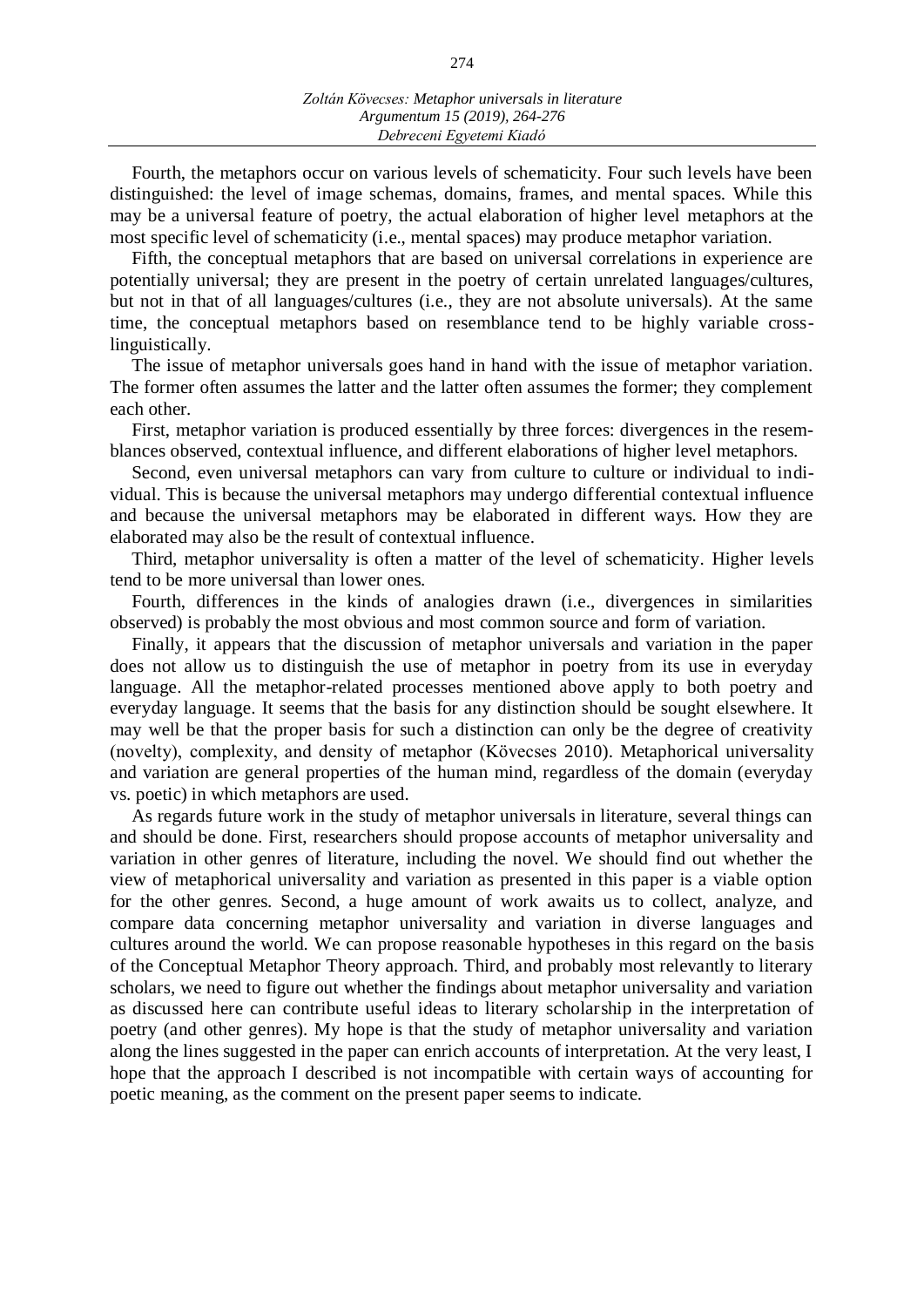## **References**

- Boroditsky, L. (2001): Does language shape thought? Mandarin and English speakers' conception of time. *Cognitive Psychology* 43, 1–22.
- Boroditsky, L. & Ramscar, M. (2002): The roles of body and mind in abstract thought. *Psychological Science* 13.2, 185–189.
- Casasanto, D. (2009): Embodiment of abstract concepts: Good and bad in right and left handers. *Journal of Experimental Psychology: General* 138.3, 351–367.
- Deignan, A. (2003): Metaphorical expressions and culture: An indirect link. *Metaphor and Symbol* 18.4, 255–271.
- Fauconnier, G. & Turner, M. (2002): *The Way We Think*. New York: Basic Books.
- Gibbs, R.W. (2006): *Embodiment and Cognitive Science*. New York: Cambridge University Press.
- Gibbs, R.W. & Colston, H. (2012): *Interpreting Figurative Meaning*. New York: Cambridge University Press.
- Goatly, A. (2007): *Washing the Brain*. Amsterdam: John Benjamins.
- Grady, J. (1997): THEORIES ARE BUILDINGS revisited. *Cognitive Linguistics* 8, 267–290.
- Guthrie, J.R. (1998): *Emily Dickinson's Vision. Illness and Identity in her Poetry*. Gainesville: The University Press of Florida.
- Hogan, P.C. (2003): *The Mind and its Stories*. Cambridge: Cambridge University Press.
- Jackendoff, R. & Aaron, D. (1991): *More than cool reason: A field guide to poetic metaphor* by George Lakoff and Mark Johnson. *Language* 67.2, 320–328.
- Kolodny, A. (1975): *The Lay of the Land. Metaphor as Experience and History in American Life and Letters.* Chapel Hill: The University of North Carolina Press.
- Kolodny, A. (1984): *The Land Before Her. Fantasy and Experience of the American Frontiers, 1630-1860.* Chapel Hill: The University of North Carolina Press.
- Kövecses, Z. (1988): *The Language of Love*. Lewisburg: Bucknell University Press.
- Kövecses, Z. (2000a): *Metaphor and Emotion.* Cambridge & New York: Cambridge University Press.
- Kövecses, Z. (2000b): *American English. An introduction*. Petersburg, Canada: Broadview Press.
- Kövecses, Z. (2002/2010): *Metaphor. A Practical Introduction*. Oxford: Oxford University Press.
- Kövecses, Z. (2005): *Metaphor in Culture*. *Universality and Variation.* Cambridge: Cambridge University Press.
- Kövecses, Z. (2010): A new look at metaphorical creativity in cognitive linguistics. *Cognitive Linguistics* 21.4, 663–697.
- Kövecses, Z. (2015): *Where Metaphors Come From. Reconsidering context in metaphor.*  New York: Oxford University Press.
- Kövecses, Z. (2017): Levels of metaphor. *Cognitive Linguistics* 28.2, 321–347.
- Lakoff, G. (1993): The contemporary theory of metaphor. In Ortony, A. (ed.): *Metaphor and Thought*. Cambridge: Cambridge University Press, 202–251.
- Lakoff, G. (1996): *Moral Politics*. Chicago: The University of Chicago Press.
- Lakoff, G. & Johnson, M. (1980): *Metaphors We Live By*. Chicago: The University of Chicago Press.
- Lakoff, G. & Johnson, M. (1999): *Philosophy in the Flesh*. New York: Basic Books.
- Lakoff, G. & Turner, M. (1989): *More Than Cool Reason*. Chicago: The University of Chicago Press.
- Semino, E. (2008): *Metaphor in Discourse*. Cambridge: Cambridge University Press.
- Turner, M. (1996): *The Literary Mind*. New York: Oxford University Press.